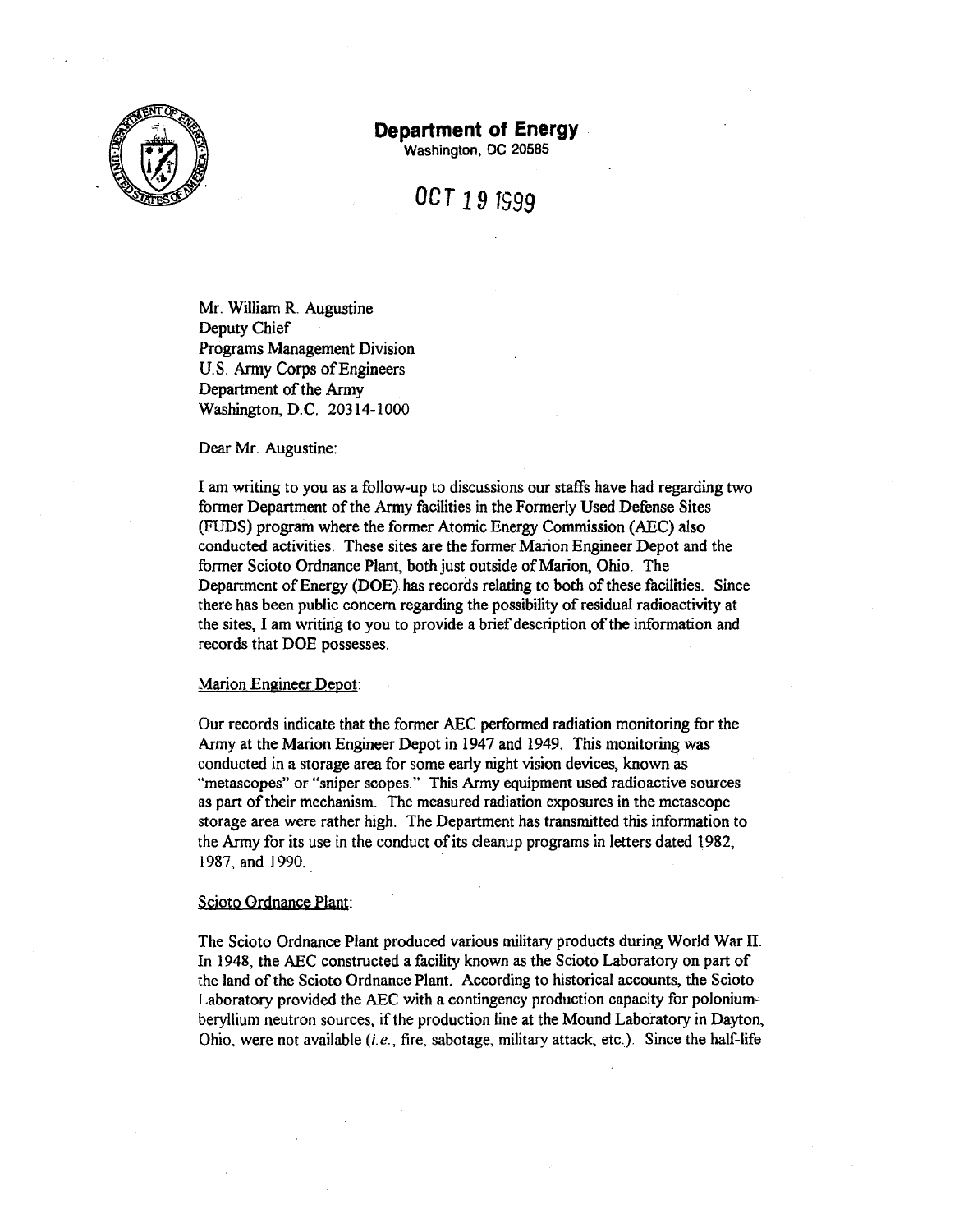of polonium is 138 days, the neutron sources were a perishable component in atomic weapons, and the loss of production capability for the neutron sources would adversely affect the availability of atomic weapons. An initial review of the facility by DOE Mound staffin 1997 indicated that the Scioto Laboratory had never operated. The Scioto Laboratory was placed on standby almost as soon as construction was completed, and it was closed permanently in 1954. Consequently, the facility may not have ever operated at all, and our recent review of available documentation appears to confirm that conclusion.

### State Concerns:

The State of Ohio has contacted DOE regarding concerns about radioactivity at these sites. The Scioto Laboratory is a DOE-predecessor facility. The contaminants of concern from ABC activities might include industrial chemicals (metals, beryllium, solvents, fuel oil, acids, bases, etc.) and radioactive substances (e.g., Po-2IO and trace radioactivity in polonium sources).

Section III.D.1. of the Memorandum of Understanding (MOU) between DOE and the U.S. Army Corps of Engineers regarding the program administration and execution of the Formerly Utilized Sites Remedial Action Program (FUSRAP) provides that the Department:

- Shall perform historical research and provide a FUSRAP eligibility determination, with historical references, as to whether a site was used for activities which supported the Nation's earlyatomic energy program;
- Shall provide the Corps with the determination, a description of the type of processes involved in the historical activities at the site, the geographic boundaries of those activities (as reflected by documentation available to DOE), and the potential radioactive and/or chemical contaminants at the site; and
- Shall maintain records of determination of eligibility and other files, documents and records associated with the site.

In accordance with the MOU, DOE has performed historical research regarding the former Scioto Laboratory, which is located just outside of Marion, Ohio, and has concluded that this site was used for activities which supported the Nation's early atomic energy program. Historical references supporting this conclusion are enclosed. In addition, for your convenience, we are enclosing similar historical material for the Marion Engineer Depot. I understand that the FUDS project manager in the Louisville District has additional information.

2